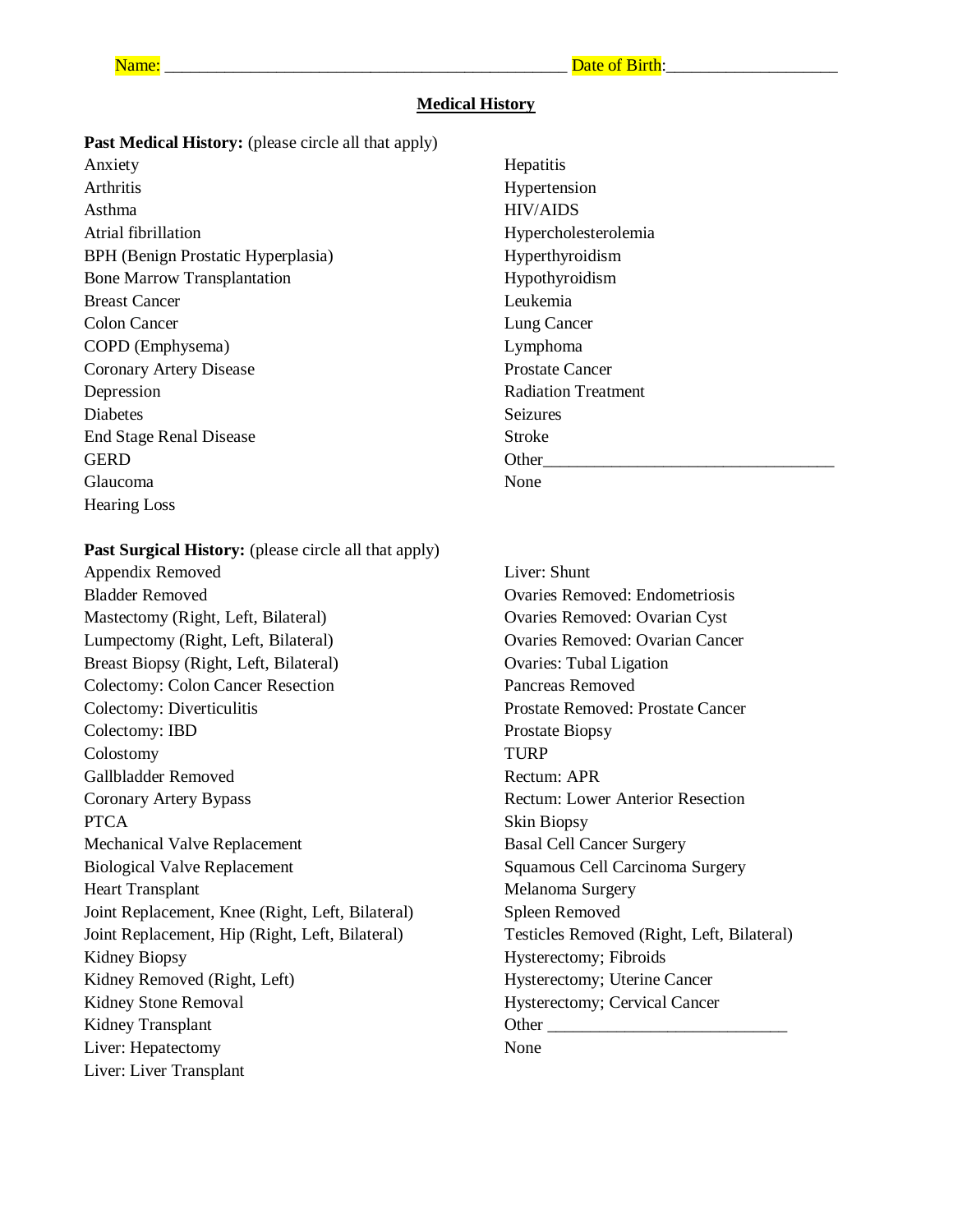| Skin Disease History: (please circle all that apply)                              |                    |                           |                                                              |                     |  |
|-----------------------------------------------------------------------------------|--------------------|---------------------------|--------------------------------------------------------------|---------------------|--|
| Acne                                                                              |                    |                           | Hay Fever/Allergies                                          |                     |  |
| <b>Actinic Keratoses</b>                                                          |                    |                           | Melanoma                                                     |                     |  |
| Asthma                                                                            |                    |                           | Poison Ivy                                                   |                     |  |
| <b>Basal Cell Skin Cancer</b>                                                     |                    |                           | Precancerous Moles<br>Psoriasis<br>Squamous Cell Skin Cancer |                     |  |
| <b>Blistering Sunburns</b>                                                        |                    |                           |                                                              |                     |  |
| Dry Skin                                                                          |                    |                           |                                                              |                     |  |
| Eczema                                                                            |                    |                           | None                                                         |                     |  |
| Flaking or Itchy Scalp                                                            |                    |                           |                                                              |                     |  |
|                                                                                   |                    |                           |                                                              |                     |  |
| Do you wear Sunscreen?<br>If yes, what SPF?                                       | Yes                | N <sub>0</sub>            |                                                              |                     |  |
| Do you tan in a tanning salon? Yes                                                |                    | N <sub>0</sub>            |                                                              |                     |  |
| Do you have a family history of Melanoma?                                         |                    | Yes                       | N <sub>0</sub>                                               |                     |  |
|                                                                                   |                    |                           |                                                              |                     |  |
|                                                                                   |                    |                           |                                                              |                     |  |
| Allergies: (Please list all allergies)                                            |                    |                           |                                                              |                     |  |
| Social History: (Please circle all that apply)<br>Cigarette Smoking: Alcohol Use: |                    |                           | How often do you exercise? What is your Caffeine use?        |                     |  |
| Never smoked                                                                      | None               |                           | Once a day                                                   | Once a day          |  |
| Quit; former smoker                                                               |                    | Less than 1 drink per day | A few times a week                                           | A few times a week  |  |
| Smokes less than daily                                                            | 1-2 drinks per day |                           | A few times a month                                          | A few times a month |  |
| Smokes daily                                                                      |                    | 3 or more drinks per day  | Never                                                        | Never               |  |
|                                                                                   |                    |                           |                                                              |                     |  |
|                                                                                   |                    |                           |                                                              |                     |  |
|                                                                                   |                    |                           | Occupation (if retired, previous occupation):                |                     |  |
|                                                                                   |                    |                           |                                                              |                     |  |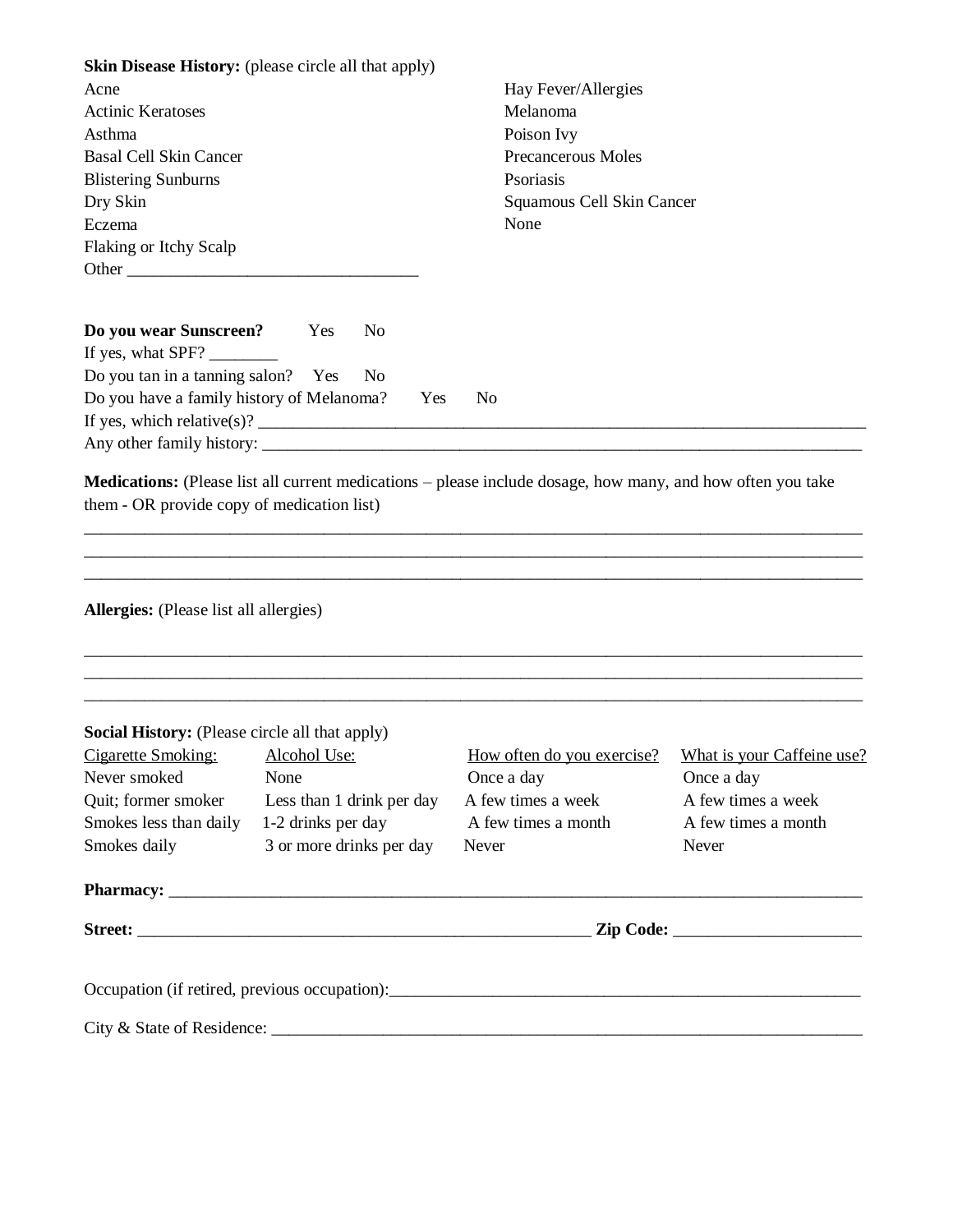#### FLORIDA COASTAL DERMATOLOGY ASSOCIATES

Lisa D. Zack, M.D. **Bradley T. Kovach, M.D.** Lidia Starr, PA-C **Hillary Cachet, PA-C** Kristen McLaughlin, PA-C



801 Anchor Rode Dr., Suite 100 **Naples, FL 34103**  $(239)$  263-1717 **Estero** 19910 S. Tamiami Trail, Suite B **Estero, FL 33928**  $(239)$  676-8677

**Naples** 

| Patient Name: <u>December 2008</u>                                                                                                                                                                                                  |      |  |
|-------------------------------------------------------------------------------------------------------------------------------------------------------------------------------------------------------------------------------------|------|--|
|                                                                                                                                                                                                                                     |      |  |
| Social Security Number: __________________________________Sex: __________Marital Status: _____________________                                                                                                                      |      |  |
|                                                                                                                                                                                                                                     |      |  |
|                                                                                                                                                                                                                                     |      |  |
|                                                                                                                                                                                                                                     |      |  |
|                                                                                                                                                                                                                                     |      |  |
|                                                                                                                                                                                                                                     |      |  |
|                                                                                                                                                                                                                                     |      |  |
|                                                                                                                                                                                                                                     |      |  |
|                                                                                                                                                                                                                                     |      |  |
|                                                                                                                                                                                                                                     |      |  |
| <b>Out of State Address:</b>                                                                                                                                                                                                        |      |  |
|                                                                                                                                                                                                                                     |      |  |
|                                                                                                                                                                                                                                     |      |  |
|                                                                                                                                                                                                                                     |      |  |
|                                                                                                                                                                                                                                     |      |  |
| <b>Effective Dates:</b>                                                                                                                                                                                                             |      |  |
| <b>Primary Care Physician/Referring Physician:</b>                                                                                                                                                                                  |      |  |
|                                                                                                                                                                                                                                     |      |  |
| Address: <u>Address:</u> Address: Address: Address: Address: Address: Address: Address: Address: Address: Address: Address: Address: Address: Address: Address: Address: Address: Address: Address: Address: Address: Address: Addr |      |  |
|                                                                                                                                                                                                                                     |      |  |
|                                                                                                                                                                                                                                     |      |  |
|                                                                                                                                                                                                                                     |      |  |
|                                                                                                                                                                                                                                     |      |  |
| <b>Policy Holder Name:</b>                                                                                                                                                                                                          | DOB: |  |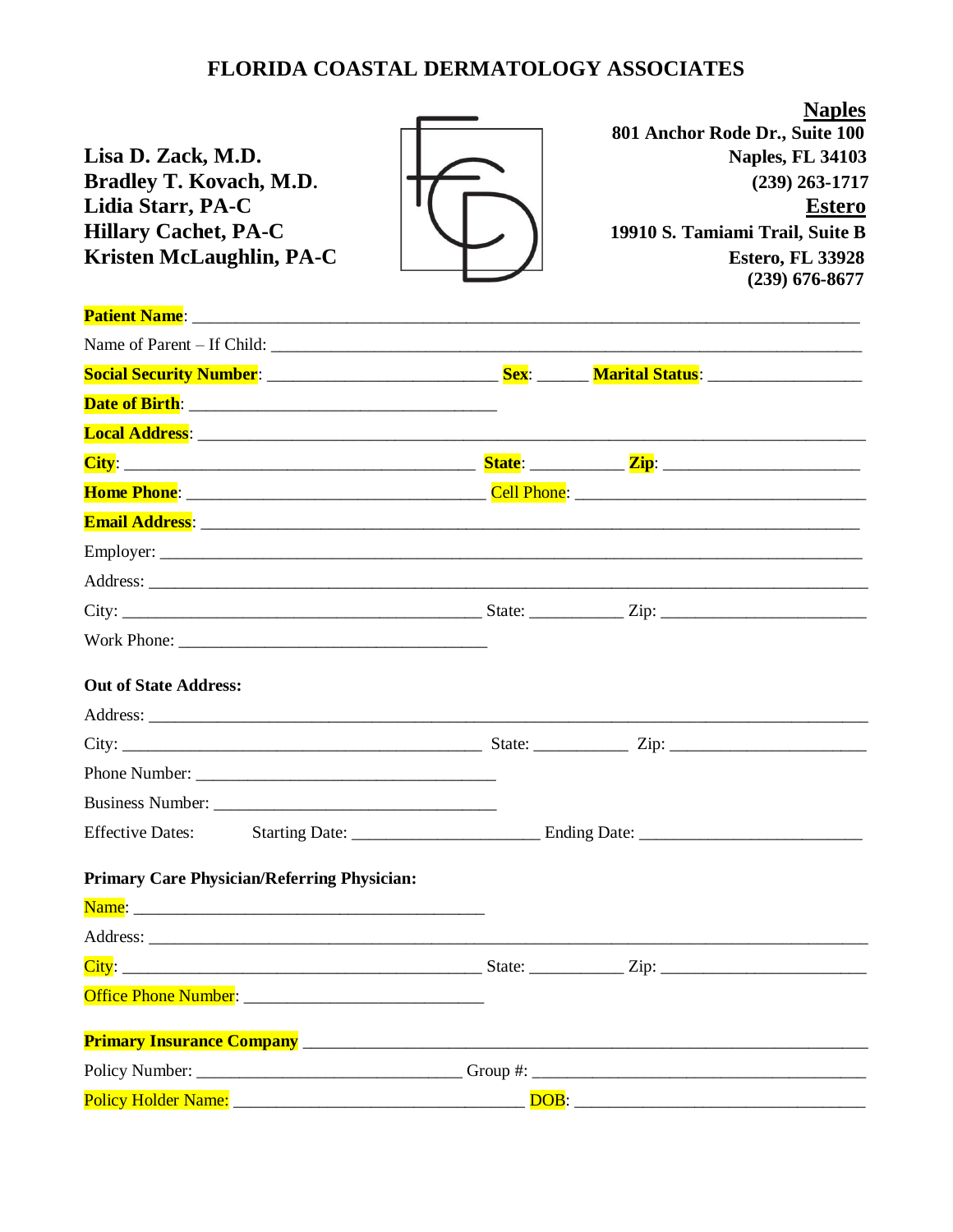| Spouse, Relative or Person to Notify in an Emergency:                                                                                                                                                                                                                                                |  |  |
|------------------------------------------------------------------------------------------------------------------------------------------------------------------------------------------------------------------------------------------------------------------------------------------------------|--|--|
|                                                                                                                                                                                                                                                                                                      |  |  |
|                                                                                                                                                                                                                                                                                                      |  |  |
|                                                                                                                                                                                                                                                                                                      |  |  |
|                                                                                                                                                                                                                                                                                                      |  |  |
| <b>Pharmacy Information:</b>                                                                                                                                                                                                                                                                         |  |  |
|                                                                                                                                                                                                                                                                                                      |  |  |
|                                                                                                                                                                                                                                                                                                      |  |  |
|                                                                                                                                                                                                                                                                                                      |  |  |
|                                                                                                                                                                                                                                                                                                      |  |  |
|                                                                                                                                                                                                                                                                                                      |  |  |
| I authorize Florida Coastal Dermatology Associates (Lisa D. Zack, M.D., PA., and/or Bradley T. Kovach, M.D.)<br>to release any and all medical records to my referring/primary care physician.                                                                                                       |  |  |
|                                                                                                                                                                                                                                                                                                      |  |  |
| I authorize Lisa D. Zack, M.D., P.A., and/or Bradley T. Kovach, M.D., Florida Coastal Dermatology Associates<br>to release any and all medical records to my insurance company (s).<br>This authorization shall be valid for services and treatment received today and all future visits/treatments. |  |  |
|                                                                                                                                                                                                                                                                                                      |  |  |
| I authorize payment of medical/surgical benefits to Lisa D. Zack, M.D., P.A., and/or Bradley T. Kovach, M.D.,<br>Florida Coastal Dermatology Associates.<br>I understand that I am responsible for payment in full of medical services provided by any of the above.                                 |  |  |
|                                                                                                                                                                                                                                                                                                      |  |  |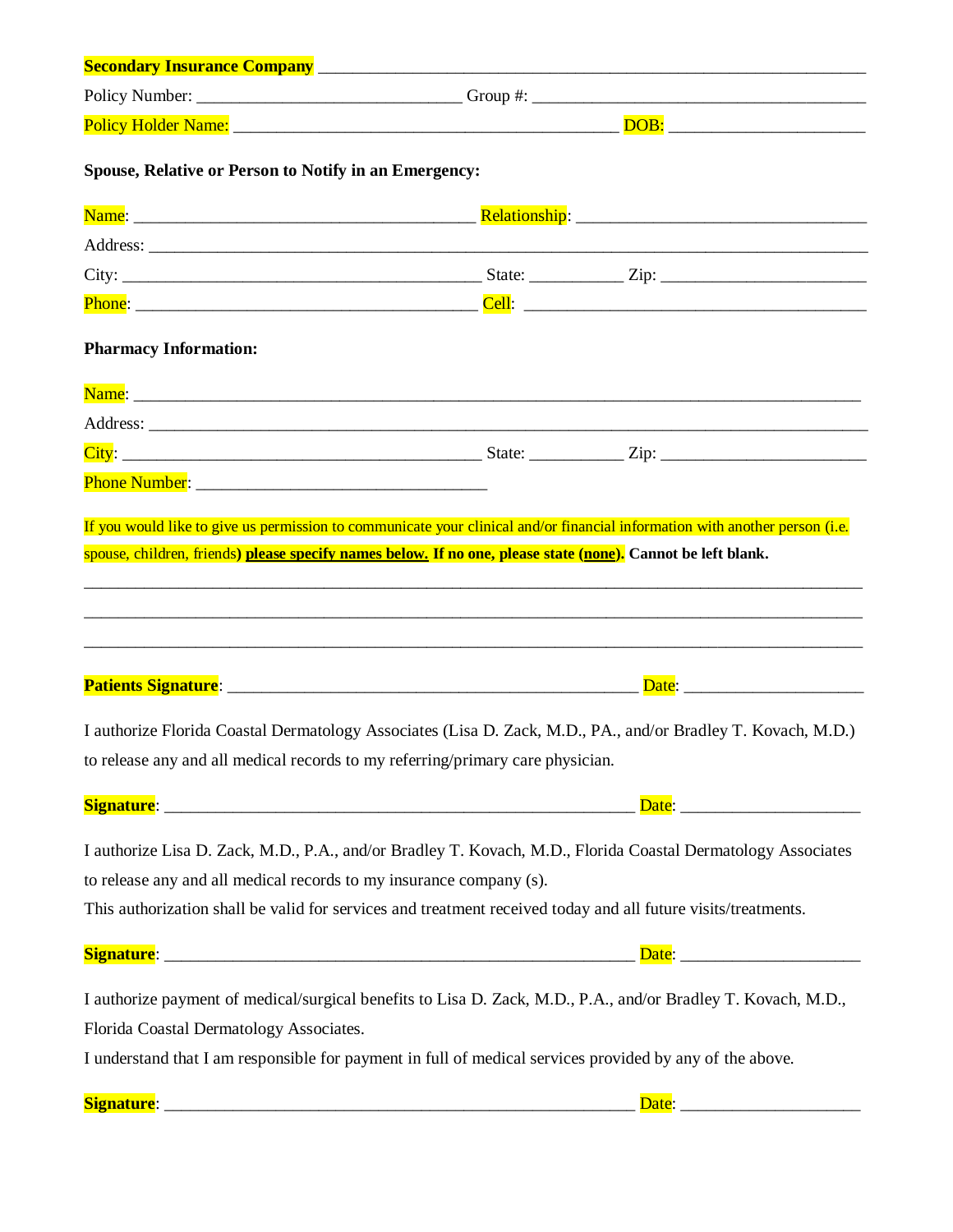

## **FLORIDA COASTAL DERMATOLOGY FLORIDA COASTAL SURGERY CENTER**

#### **FEE STATEMENT**

The Physicians and staff are very concerned about the cost of health care. Considerable care has been taken in setting our fees. Our charges accurately reflect the complexity of care rendered and the skill and expertise required for care. Our fees are comparable with the fees of other dermatologists in this geographic region. Dr. Zack and Dr. Kovach have specialty training in dermatology, and subspecialized training in skin cancer removal (Mohs surgery), Dermatologic Surgery, Mini Facelifts, and Blepharoplasty.

*Medicare/Medicaid Beneficiaries*: We are a participating provider with Medicare. We will file your claim, and they will send a payment of 80% on allowed services. If you have a secondary, assignable insurance, Medicare will either send a claim electronically, or we will do so following Medicare's determination. You will be responsible for any deductible or co-insurance amounts, and non-covered services (i.e. cosmetic procedures), and you may be asked to pay those charges at the time services are rendered. We do not participate with any Medicaid plans, and are unable to file a claim with them.

*Commercial/PPO Members*: We participate with several commercial/group insurance plans. **It is your responsibility as the patient to verify with your insurance company whether a physician is an active participating provider.** You will be responsible for any non-covered services by your plan, as well as deductibles, co-payments, and coinsurance amounts. Applicable co-payments are to be paid at the time services are rendered.

*HMO, POS, Etc.*: Certain health insurances (HMO, POS, etc.) require that you obtain a referral or prior authorization from your Primary Care Provider (PCP) before visiting a specialist. If your insurance company requires a referral and/or preauthorization, you are responsible for obtaining it**. Failure to obtain the referral and/or authorization may result in a lower and/or no payment from the insurance company, and the balance will be your responsibility.**  Alternative payment arrangements or rescheduling of your appointment may be necessary if not obtained.

#### **FINANCIAL POLICY**

You are ultimately responsible for payment of the services you receive. The service we render is to you, not your insurance company. Our agreement is with you, not your insurance company. If your insurance company does not make a payment on your claim within 45 days, you may be billed for the entire amount. Our physicians and staff are here to be of services to you, to give you professional, quality care. An additional charge of \$35 will be applied to your account for returned checks. Delinquent accounts may be referred to an outside collections agency, and you will be responsible for all costs of collection including reasonable interest, reasonable attorney's fees (if a suit is filed) and collection agency fees up to 35% of the unpaid balance.

*Pathology Services:* If you have a tissue biopsy done, you will receive a separate bill from Dermpath Diagnostics or Gulf Coast Dermatopathology in addition to your bill from Florida Coastal Dermatology, as their pathologists perform the analysis of the tissue biopsy. There may be times where additional diagnostic testing needs to be done at a referenced lab to support the diagnosis; therefore, you will receive an additional bill for these services if applicable. *Laboratory Services:* If you receive laboratory services, such as blood tests, you may receive a bill from an outside laboratory, as they perform the analysis of the lab specimen. Services may/may not be covered by your insurance company.

If you have any questions about our financial and/or insurance reimbursement, please feel free to discuss them with our billing staff.

I have read the above policy. I understand and agree to the above policy.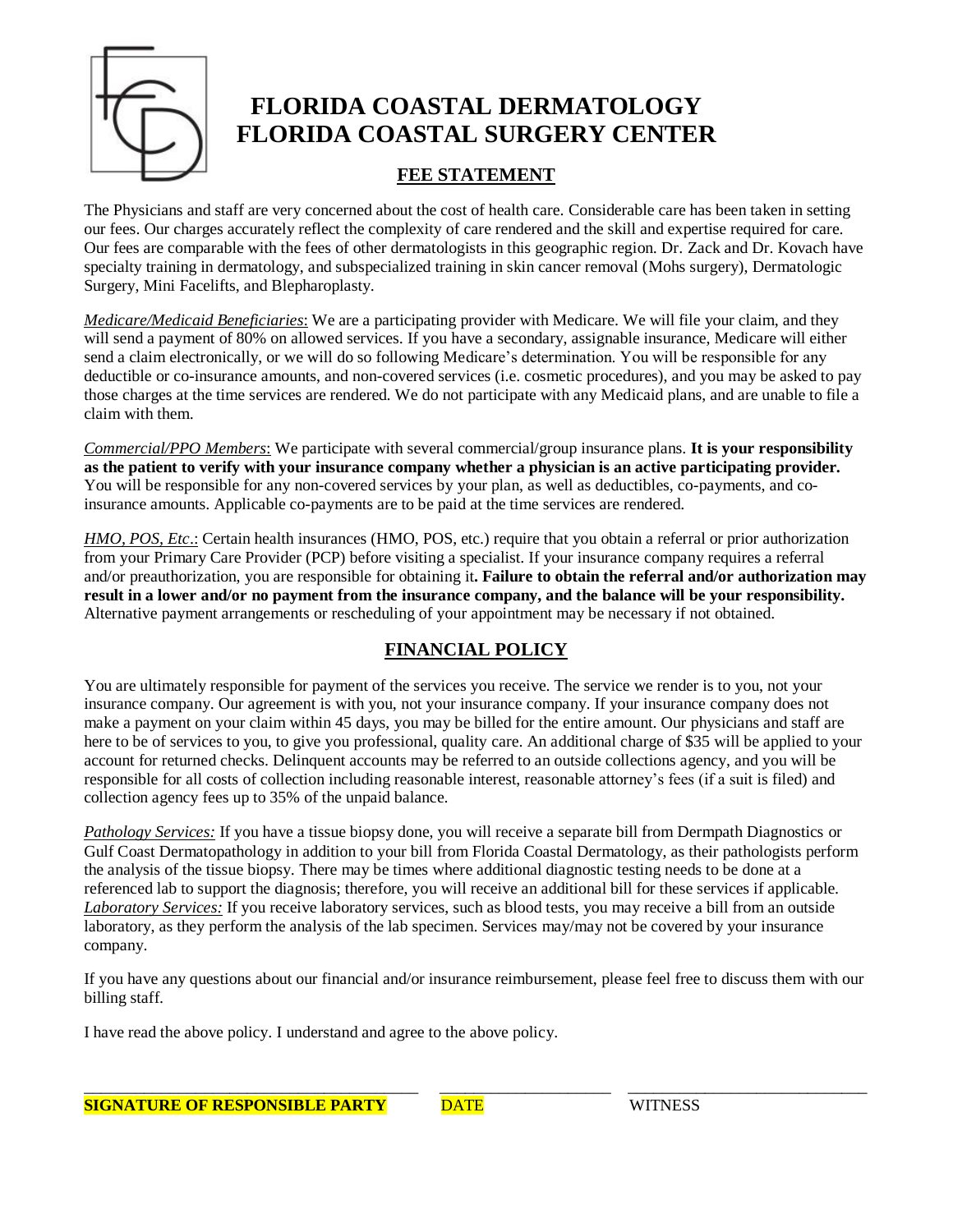#### **FLORIDA COASTAL SURGERY CENTER NOTIFICATION OF ADVANCE DIRECTIVES**

#### **ADVANCE DIRECTIVES**

In order to be in compliance with the Self-Determination Act (PSDA) and State law and rules regarding advance directives, the Facility requires each patient prior to scheduled procedures to read and acknowledge the Facility position on advance directives.

**Advance Directives** are statements that indicate the type of medical treatment wanted or not wanted in the event an individual is unable to make those determinations and who is authorized to make those decisions. The advance directives are made and witnessed prior to serious illness or injury. There are many types of advance directives, but the two most common forms are:

**Living Wills.** These generally state the type of medical care an individual wants or does not want if he/she becomes unable to make his/her own decisions.

**Durable Power of Attorney for Health Care.** This is a signed, dated, and witnessed paper naming another person as an individual's agent or proxy to make medical decision for that individual if he/she should become unable to make his/her own decisions.

In the event of a medical emergency or other life-threatening situation, resuscitation will be instituted in every instance and patients will be transferred to a higher level of care.

Any previously formulated advance directives will not be honored at the Facility. If for any reason you disagree with this policy, please discuss your concerns with your physician before arriving for your scheduled procedure.

I have read and acknowledge that the Facility does not honor Advance Directives.

|                                                             | <b>DOB Example 2</b> |  |
|-------------------------------------------------------------|----------------------|--|
|                                                             |                      |  |
| If the patient is unable to sign or is a minor please sign. |                      |  |
| Relative/Guardians Signature                                |                      |  |
|                                                             |                      |  |

Form # 1580 Patient Notification Advance Directives (1 of 1)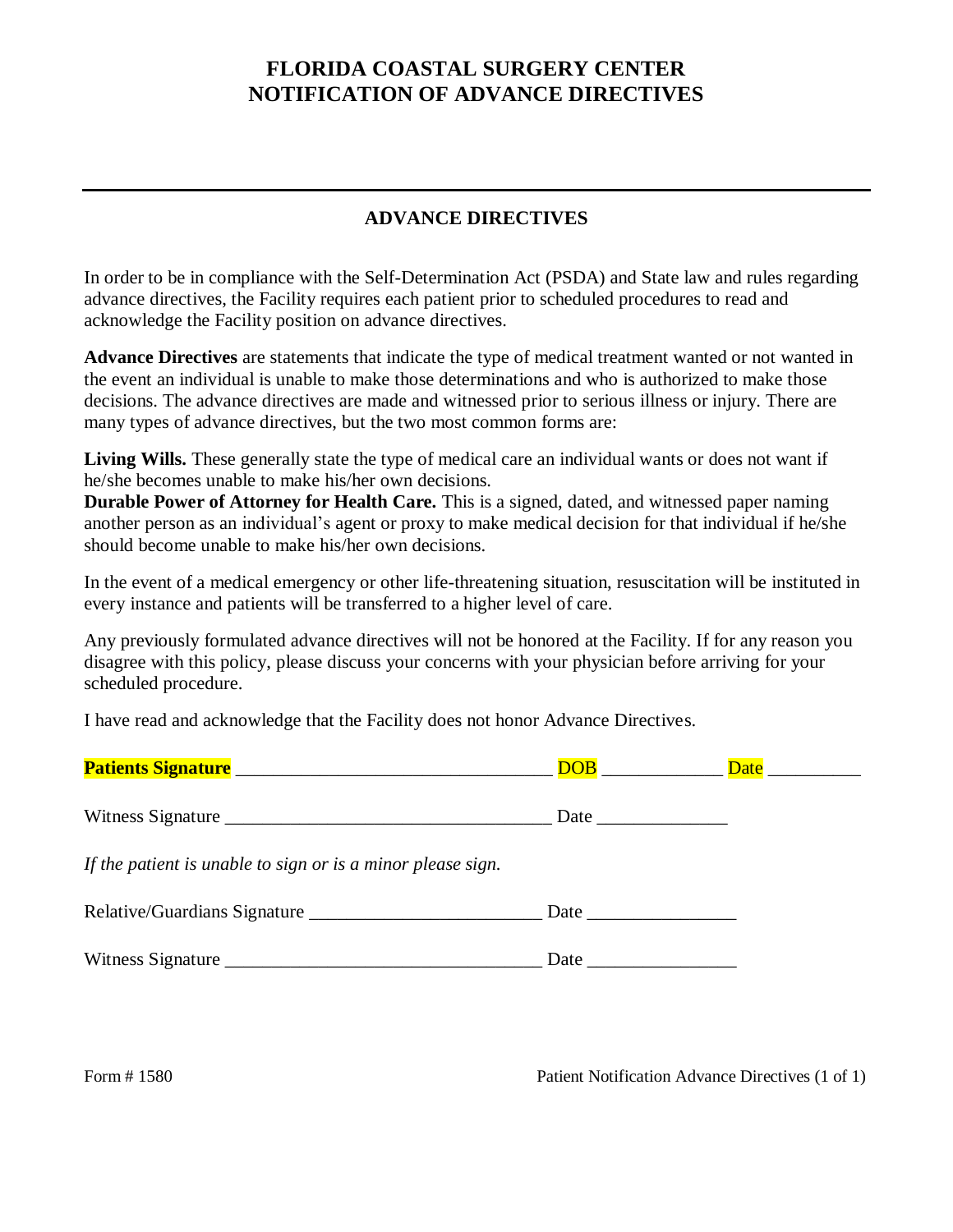#### **FLORIDA COASTAL DERMATOLOGY ASSOCIATES**

#### **Acknowledgement of Receipt of Notice of Privacy Practices**

I understand that as part of this organization's treatment, payment or healthcare operations, it may become necessary to disclose my protected health information to another entity, and I consent to such disclosure for these permitted uses, including disclosures via fax.

**\_\_\_\_\_\_\_\_\_\_\_\_\_\_\_\_\_\_\_\_\_\_\_\_\_\_\_\_\_\_\_\_\_\_\_\_\_\_\_\_\_\_\_\_\_\_\_\_\_\_\_\_\_\_\_\_\_\_\_\_\_\_\_\_\_\_\_\_\_\_\_\_\_\_\_\_\_\_\_\_**

I fully understand and accept / decline the terms of this consent.

**Signature \_\_\_\_\_\_\_\_\_\_\_\_\_\_\_\_\_\_\_\_\_\_\_\_\_\_\_\_\_\_\_\_\_\_\_\_\_\_\_\_\_\_\_\_\_\_** Date **\_\_\_\_\_\_\_\_\_\_\_\_\_\_\_\_\_\_\_\_\_\_\_\_**

If applicable, reason for patient's refusal to sign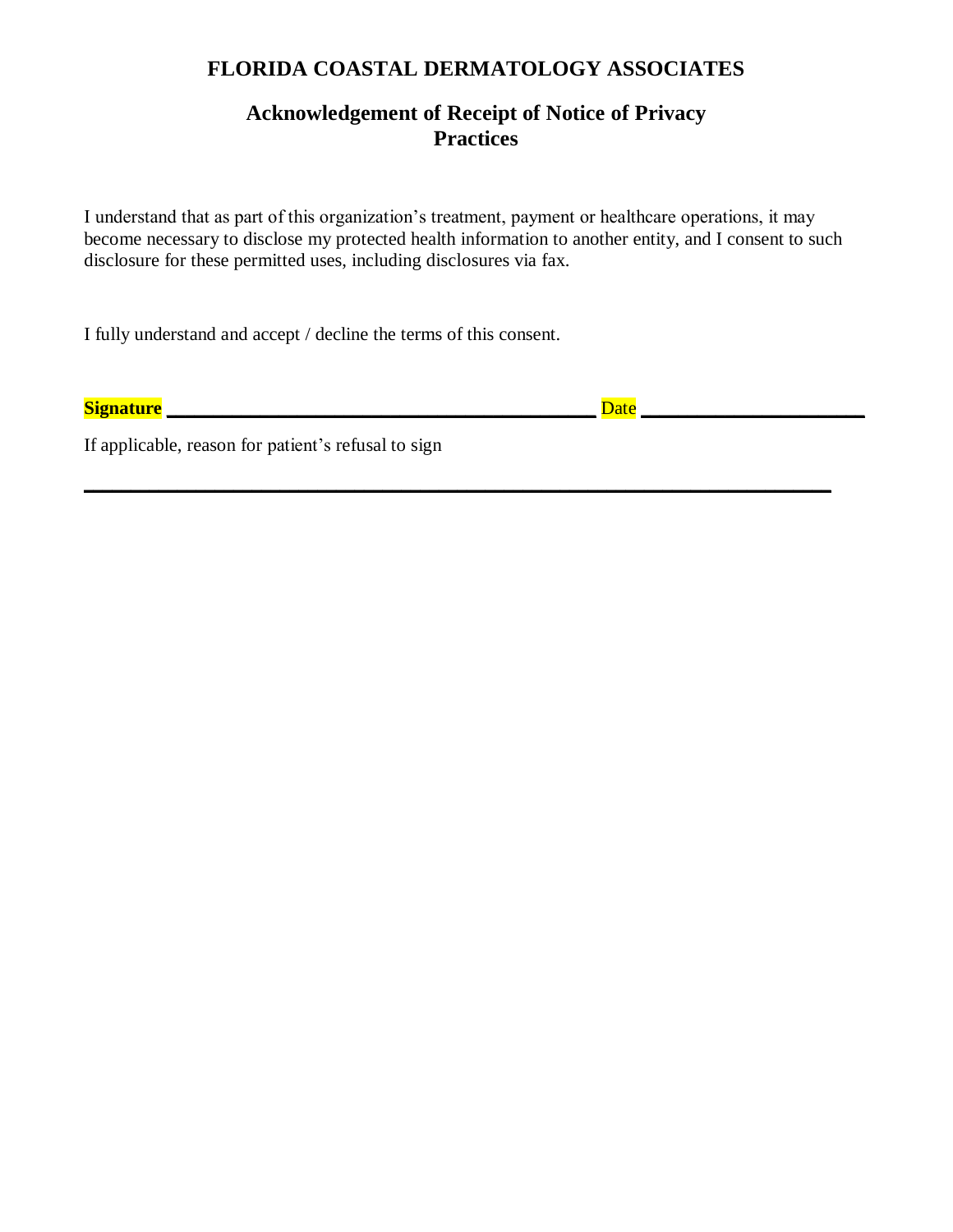### **ACKNOWLEDGMENT OF RECEIPT OF PATIENT BILL OF RIGHTS**

**\_\_\_\_\_\_\_\_\_\_\_\_\_\_\_\_\_\_\_\_\_\_\_\_\_\_\_\_\_\_\_\_\_\_\_\_\_\_\_\_\_\_\_\_\_\_\_ \_\_\_\_\_\_\_\_\_\_\_\_\_\_\_\_\_\_\_\_\_\_\_\_\_\_**

I acknowledge that I have received the attached Patient Bill Of Rights.

**Patient or Personal Representative** Date Date

If Personal Representative's signature appears above, please describe Personal Representative's relationship to the patient:

**\_\_\_\_\_\_\_\_\_\_\_\_\_\_\_\_\_\_\_\_\_\_\_\_\_\_\_\_\_\_\_\_\_\_\_\_\_\_\_\_\_\_\_\_\_\_\_\_\_\_\_\_\_\_\_\_\_\_\_\_\_\_\_\_\_\_\_\_\_\_\_\_\_\_\_\_\_\_\_\_\_\_\_\_**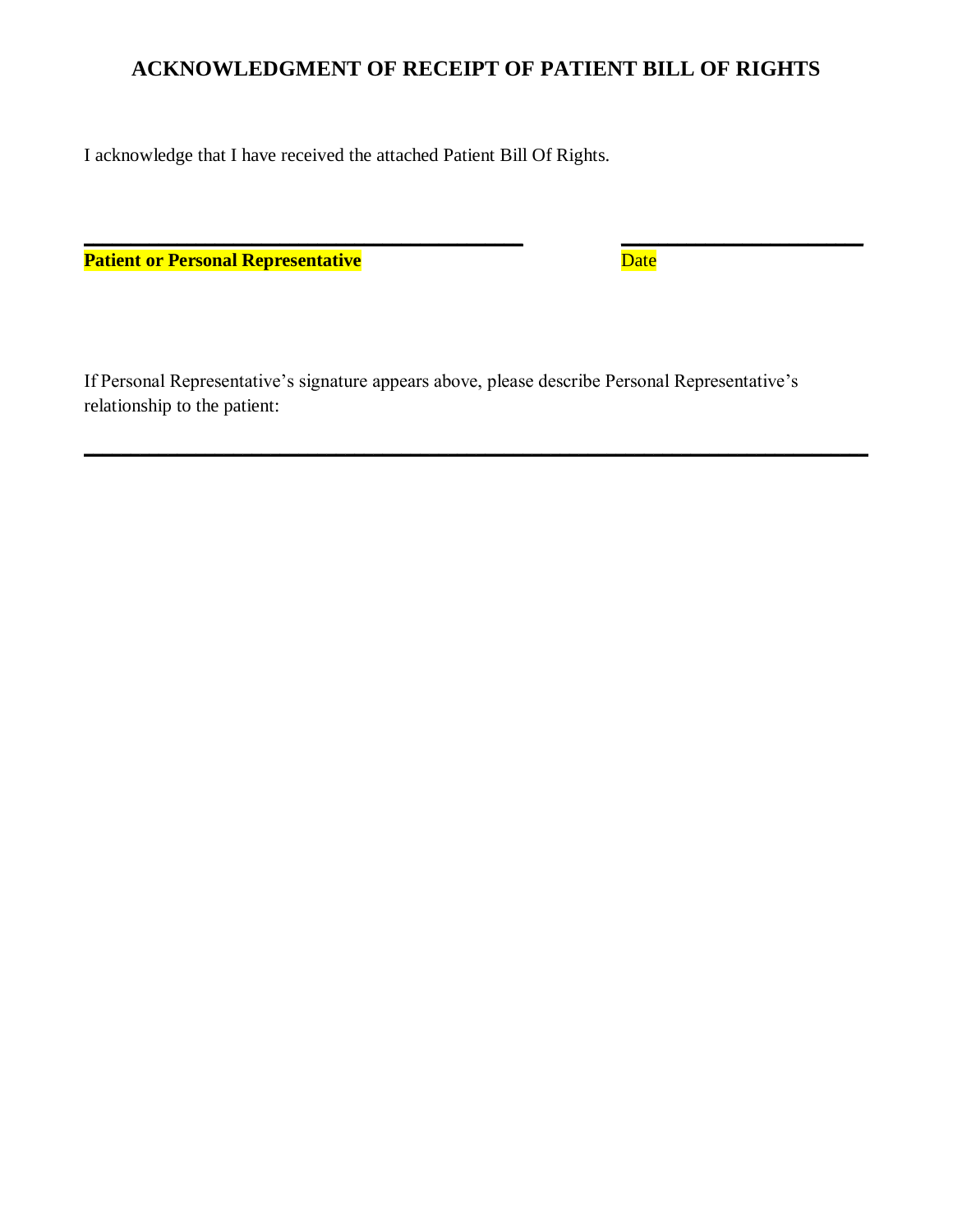# **FLORIDA COASTAL DERMATOLOGY**

## **NOTIFICATION OF CLINICAL SUMMARY AND AUTHORIZATION FOR RELEASE OF HEALTH INFORMATION**

Name: \_\_\_\_\_\_\_\_\_\_\_\_\_\_\_\_\_\_\_\_\_\_\_\_\_\_\_\_\_\_\_\_\_\_\_\_\_\_\_\_\_\_\_\_\_\_ Date of Birth: \_\_\_\_\_\_\_\_\_\_\_\_\_\_\_\_\_\_\_\_

**Clinical Summary:** I acknowledge that a Clinical Summary of my visit today is available to me for pick-up within 3 business days.

**Authorization for Release of information:** I voluntarily authorize and direct my healthcare provider, Florida Coastal Dermatology Associates, to release my health information to me in the form of the Clinical Summary.

| $\sim$<br>~ |  |  |  |
|-------------|--|--|--|
|-------------|--|--|--|

If individual is unable to sign this Authorization, please complete the information below:

Name Guardian/Representative

Legal Relationship \_\_\_\_\_\_\_\_\_\_\_\_\_\_\_\_\_\_\_\_\_\_\_

\_\_\_\_\_\_\_\_\_\_\_\_\_\_\_\_\_\_\_\_\_\_\_\_\_\_\_\_\_\_\_\_\_\_\_\_\_\_\_

Date \_\_\_\_\_\_\_\_\_\_\_\_\_ Witness \_\_\_\_\_\_\_\_\_\_\_\_\_\_\_\_\_\_\_\_\_\_\_\_\_\_\_\_\_\_\_\_\_\_\_\_\_\_\_\_\_\_\_\_\_\_\_\_\_\_\_\_\_\_\_\_\_\_\_